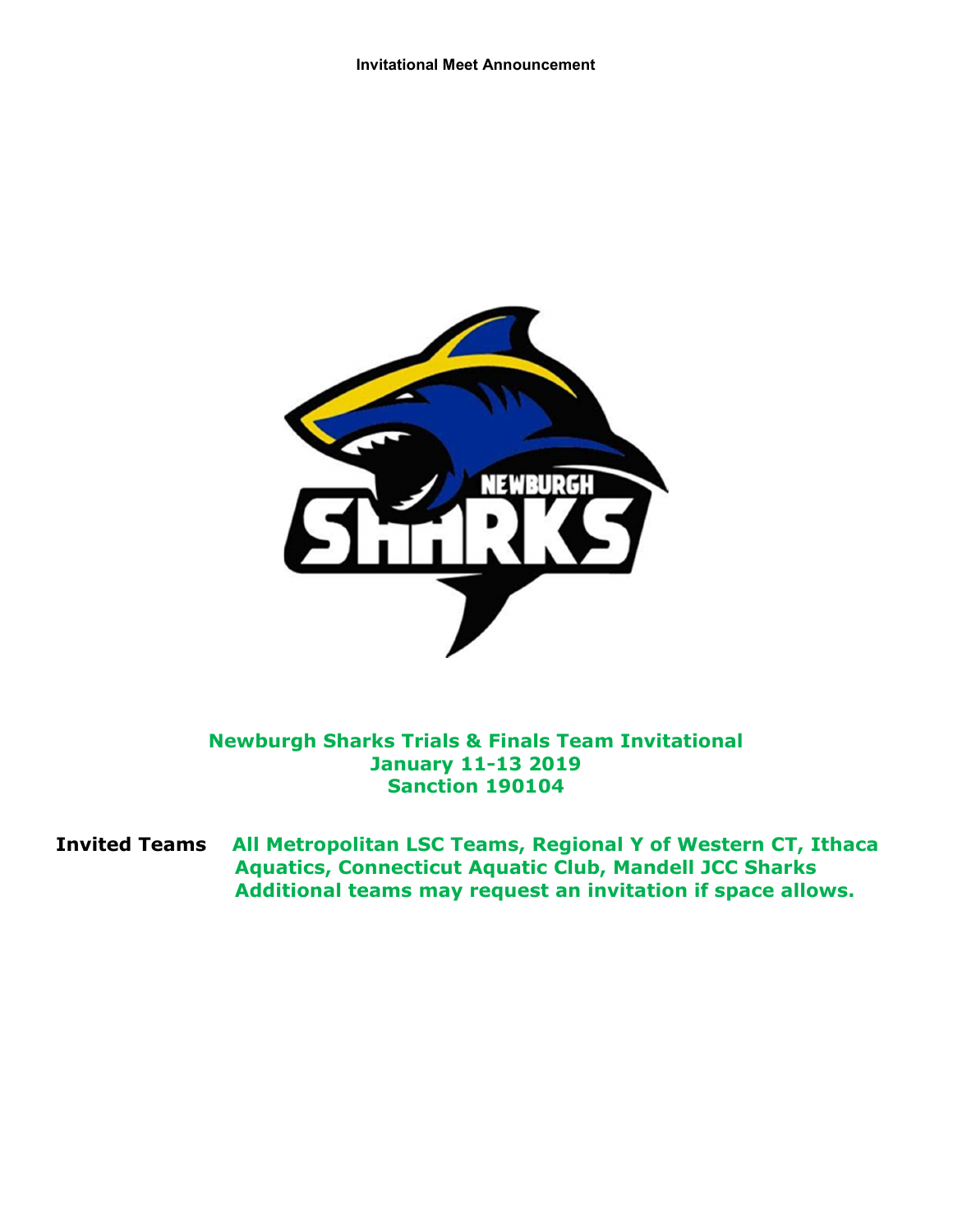# Newburgh Sharks Team Invitational

January 11th-13th 2019

SANCTION: Held under the sanction of USA Swimming/Metropolitan Swimming, Inc., Sanction # 190104 LOCATION: Newburgh Free Academy Natatorium 201 Fullerton Ave. Newburgh, NY 12550 FACILITY: Newburgh Free Academy Natatorium is a 25-Yard pool with 6 lanes, non-turbulent lane dividers, and IST timing system with IST display scoreboard. There is seating for 350 spectators. The pool has not been certified in accordance with Article 104.2.2C (4) SESSIONS: Session 1: Warm-up 3:30pm, Meet Starts 5:00pm (Timed Finals) Session 2: Warm-up 7:30am Meet Starts 9:00 am (Prelims) Session 3 Warm-up 1:00 pm Meet Starts 2:00 pm (Timed Finals) Session 4: Warmup 5:15 pm Meet Starts 6:00 pm (Finals) Session 5: Warmup 7:30 am Meet Starts 9:00 am (Prelims) Session 6 : Warmup 1:00 pm Meet Starts 2:00 pm (Timed Finals) Session 7: Warmup 5:15pm Meet Starts 6:00 pm (Finals) FORMAT: Session 1, 3, and 6 are timed final events. Session 2 and 5 are prelim events. Session 4 and 7 are final events. Seeding will be conducted at the beginning of session 1, 2, 3, 5, and 6 utilizing a scratch sheet procedure. The top 12 swimmers in each event from session 2 and 5 will swim in finals at night. ELIGIBILITY: Open to all Invited USA Swimming/Metropolitan Swimming Inc. registered swimmers. All swimmers participating in this meet must be registered by the first day of the meet. Age on January  $11<sup>th</sup>$ , 2019 will determine age for the entire meet. **DISABILITY** SWIMMERS: Swimmers with disabilities are encouraged to attend. Contact the meet director if you need special consideration. The athlete (or the athlete's coach) is also responsible for notifying the meet referee of any disability prior to the competition. ENTRIES: Swimmers may enter 1 event in Friday night's timed final session. If swimming in a Prelims/Finals session a swimmer may compete in no more than 3 events per session. Swimmers may enter a maximum of three events in sessions 3 and 6. Entries will be entered on a first come, first serve basis as the timeline permits. All entries must be submitted with Hy-Tek Team Manager. U.S. Mail Entries/Payment to: Patrick Kavanagh 140 Dogwood Lane. Newburgh, NY 12550 Email Entries/Confirm Entry Receipt: admin@nbsharks.com Signature waiver required if sending express mail. DEADLINE: Entries must be received by: January 5, 2019 An email confirming receipt of entries if you provide an email contact. Please contact Meet Director if you do not receive such a report within 2 days of your original email. ENTRY FEE: An entry fee of \$5.00 per timed final individual events, \$6.00 per prelim and final individual events, and \$10.00 per relay must accompany the entries. Make check payable to: Newburgh Sharks Payment must be received by January 11<sup>th</sup>, 2019 for email entries. Payment must be included with all mail entries. Failure to pay entry fees by this deadline could result in teams being barred from the meet. WARM-UP: General warm-up procedures will be in effect. SCRATCHES: Coaches will be given scratch sheets upon check-in for each session. All scratches are due no later than 30 minutes prior to the start of the session. Coaches are asked to indicate clearly individual events scratches and which swimmers will not be participating in the session. Metropolitan Swimming

scratch rules will be in effect for prelim and final events.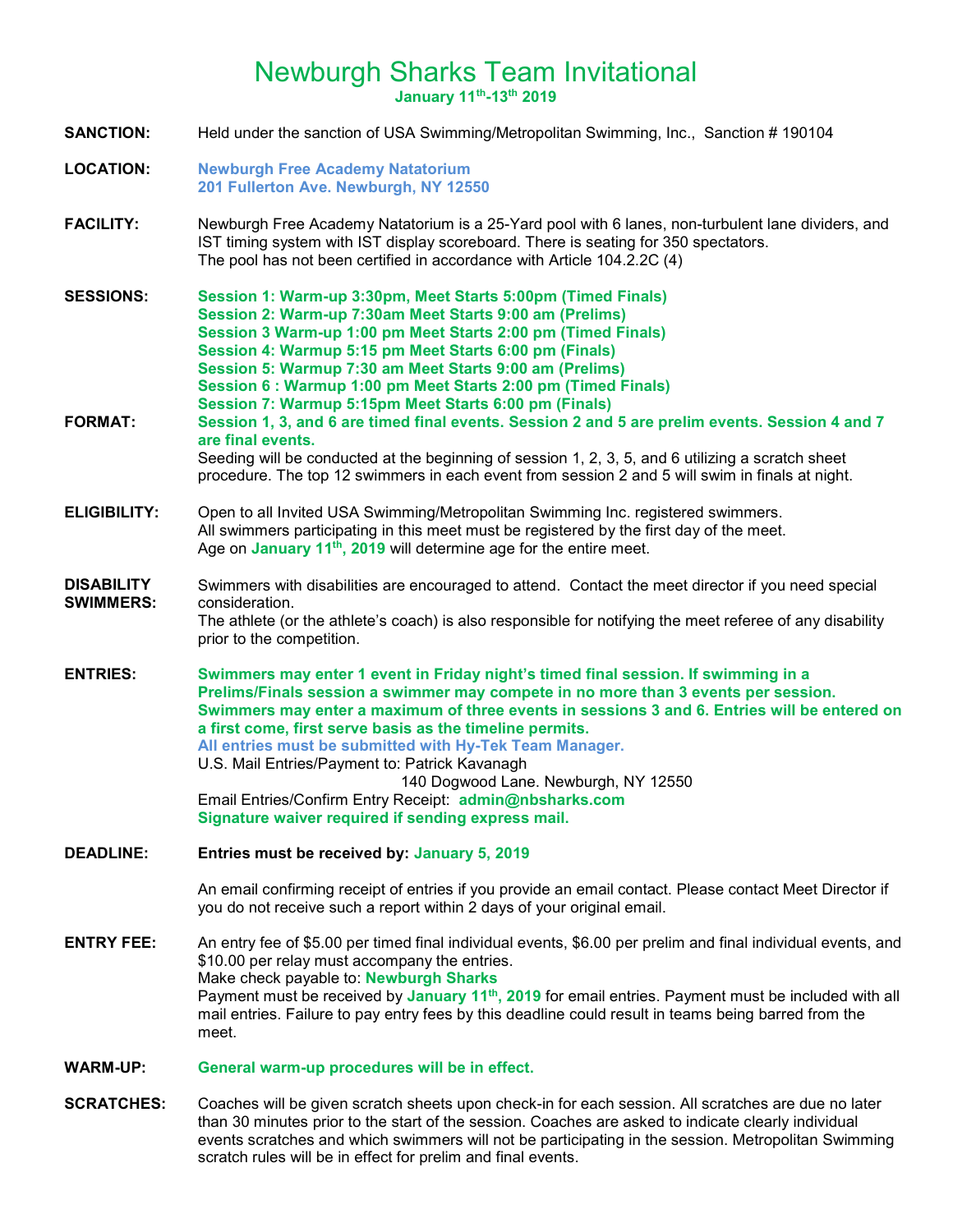- COACHES: In accordance with Metropolitan Swimming Inc. Policy, only those coaches who display current, valid USA Swimming credentials will be permitted to act in a coaching capacity at this meet. Coaches who do not possess these credentials will be required to leave the deck area.
- AWARDS: Awards will be given to 10 & Under, 11 & 12 and 13-14 age groups only. Custom bag tags for the first six places in individual events will be awarded. Custom bag tags for the first three places in relay events will be awarded. This meet will also be team scored (12 places in individual events and 3 places in relay events). Custom plaques will be awarded to the top three teams based on points scored.
- OFFICIALS: Meet Referee: Frank Bacigal fbacigal288@gmail.com Officials wishing to volunteer should contact Meet Referee by January 5, 2019. Admin Official: Patrick Kavanagh; admin@nbsharks.com

#### MEET DIRECTOR: Patrick Kavanagh Phone: 914-522-1964 Email: admin@nbsharks.com

- RULES: The current USA Swimming Rules and Regulations will apply. The USA Swimming Code of Conduct is in effect for the duration of the meet. The overhead start procedure may be used at the discretion of the meet Referee.
- SAFETY: Metropolitan Safety and Warm-up procedures will be in effect. Marshals will be present throughout warm-ups and competition, and have the authority to remove, with the concurrence of the meet Referee, any swimmer, coach, club, or spectator for failure to follow the safety rules. Operation of a drone, or any other flying apparatus, is prohibited over the venue (pools, athlete/coach areas, spectator areas and open ceiling locker rooms) any time athletes, coaches, officials and/or spectators are present.

#### WATER USA 2011 - 202.3.7 The water depth is 3 feet 6inches at the shallow end and 12 feet at the deep end.

DEPTH:

**DISCLAIMER:** DISCLAIMER: Upon acceptance of his/her entries, the participant waives all claims against the Newburgh Sharks, Newburgh Enlarged City School District, Metropolitan Swimming Inc., USA Swimming Inc., their agents or representatives for any injury occurring as a result of the meet. "It is understood that USA Swimming, Inc. and Metropolitan Swimming, Inc. shall be free from liabilities or claims for damages arising by reason of injuries to anyone during the conduct of the event."

DECK Deck changes are prohibited.

CHANGING:

- AUDIO/VISUAL: Use of Audio or visual recording devices, including a cell phone, is not permitted in changing areas, rest rooms, locker rooms, or behind the blocks.
- ADMISSION: \$5.00 per prelim and timed final session. \$2.00 for meet program.
- MERCHANTS: There will be a food concession open for the duration of the meet.
- PARKING: There is ample parking in school lots located off of Fullerton Ave. and Gidney Ave. Please follow the City of Newburgh parking guidelines if parking on street. The Newburgh Sharks will not be held responsible if your car is ticketed or towed.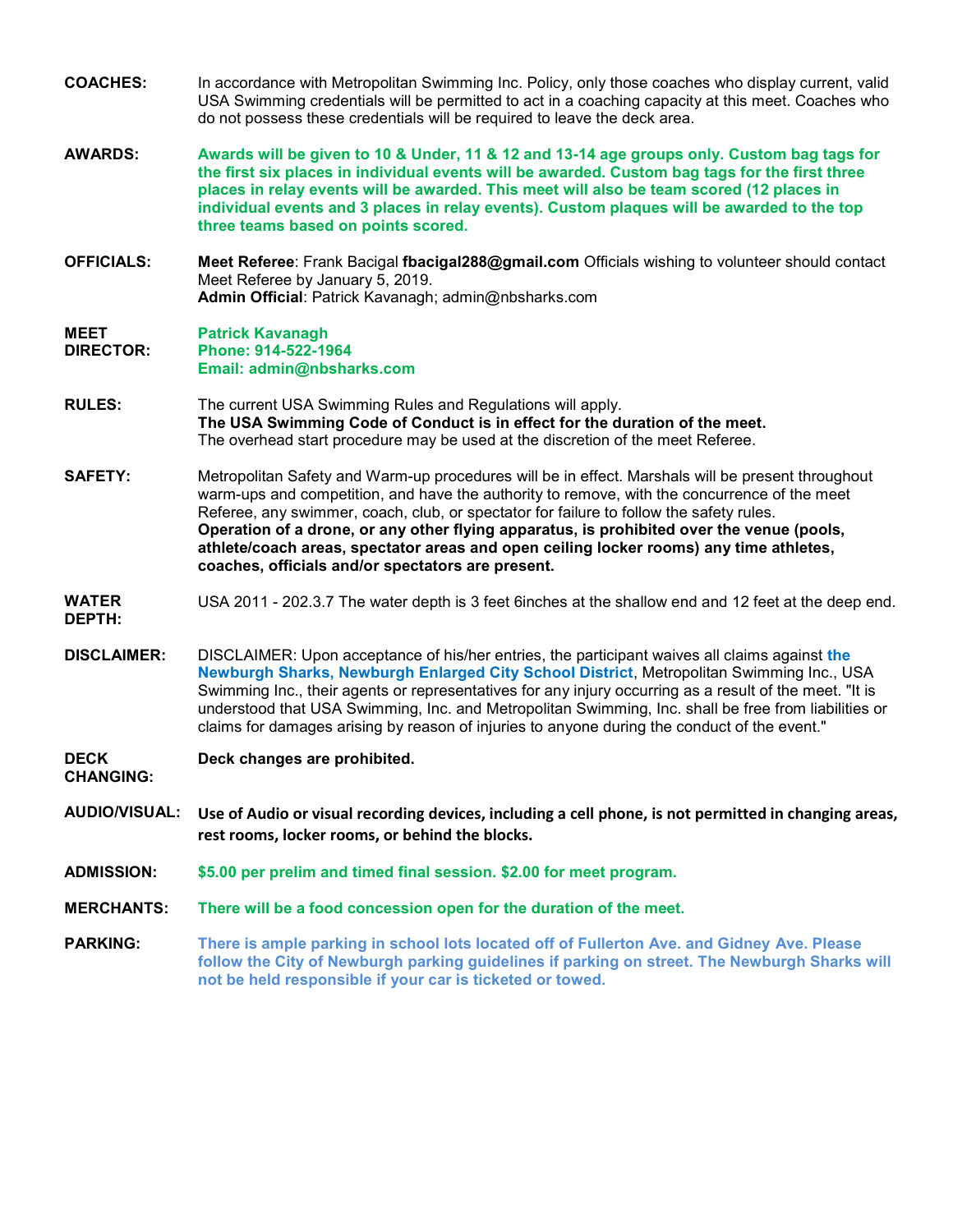### ORDER OF SWIMMING EVENTS:

# Session 1: Friday PM Warm-up 3:30 PM/Meet Starts 4:300 PM

## TIMED FINALS

| GIRLS' EVENT | <b>EVENT DESCRIPTION</b>                                       | BOYS' EVENT                 |
|--------------|----------------------------------------------------------------|-----------------------------|
| 3            | <b>OPEN 500 FREESTYLE</b><br>OPEN 400 IM                       | $\mathcal{D}_{\mathcal{L}}$ |
|              | <b>Session 2: Friday PM</b><br>Warmup 6:00 PM/Meet Starts 7:00 |                             |
|              | 12 & Under 200 FREESTYLE                                       |                             |

# Session 3: Saturday AM

12 & Under 200 IM

8

7

# Warm-up 7:30Am/Meet Starts @ 9:00 AM

# Prelims

|    | $13/14$ 200 I.M.             | 10 |
|----|------------------------------|----|
| 11 | <b>OPEN 200 I.M.</b>         | 12 |
| 13 | 13/14 100 BREASTSTROKE       | 14 |
| 15 | <b>OPEN 100 BREASTSTROKE</b> | 16 |
| 17 | 13/14 200 BUTTERFLY          | 18 |
| 19 | <b>OPEN 200 BUTTERFLY</b>    | 20 |
| 21 | 13/14 100 FREESTYLE          | 22 |
| 23 | <b>OPEN 100 FREESTYLE</b>    | 24 |
| 25 | 13/14 200 BACKSTROKE         | 26 |
| 27 | <b>OPEN 200 BACKSTROKE</b>   | 28 |

# Session 4: Saturday Afternoon Warm-up 1:00 PM/Meet Starts 2:00 PM

#### Timed Finals

| 29 | 10 & U 50 FREESTYLE        | 30 |
|----|----------------------------|----|
| 31 | 11/12 50 FREESTYLE         | 32 |
| 33 | 10 & U 100 BACKSTROKE      | 34 |
| 35 | 11/12 100 BACKSTROKE       | 36 |
| 37 | 10 & U 50 BREASTSTROKE     | 38 |
| 39 | 11/12 50 BREASTSTROKE      | 40 |
| 41 | $10 \& U 100$ I.M.         | 42 |
| 43 | 11/12 100 BUTTERFLY        | 44 |
| 45 | 10 & U 100 BUTTERFLY       | 46 |
|    | <b>TIMED FINALS</b>        |    |
| 47 | 11/12 200 FREESTYLE RELAY  | 48 |
| 49 | 10 & U 200 FREESTYLE RELAY | 50 |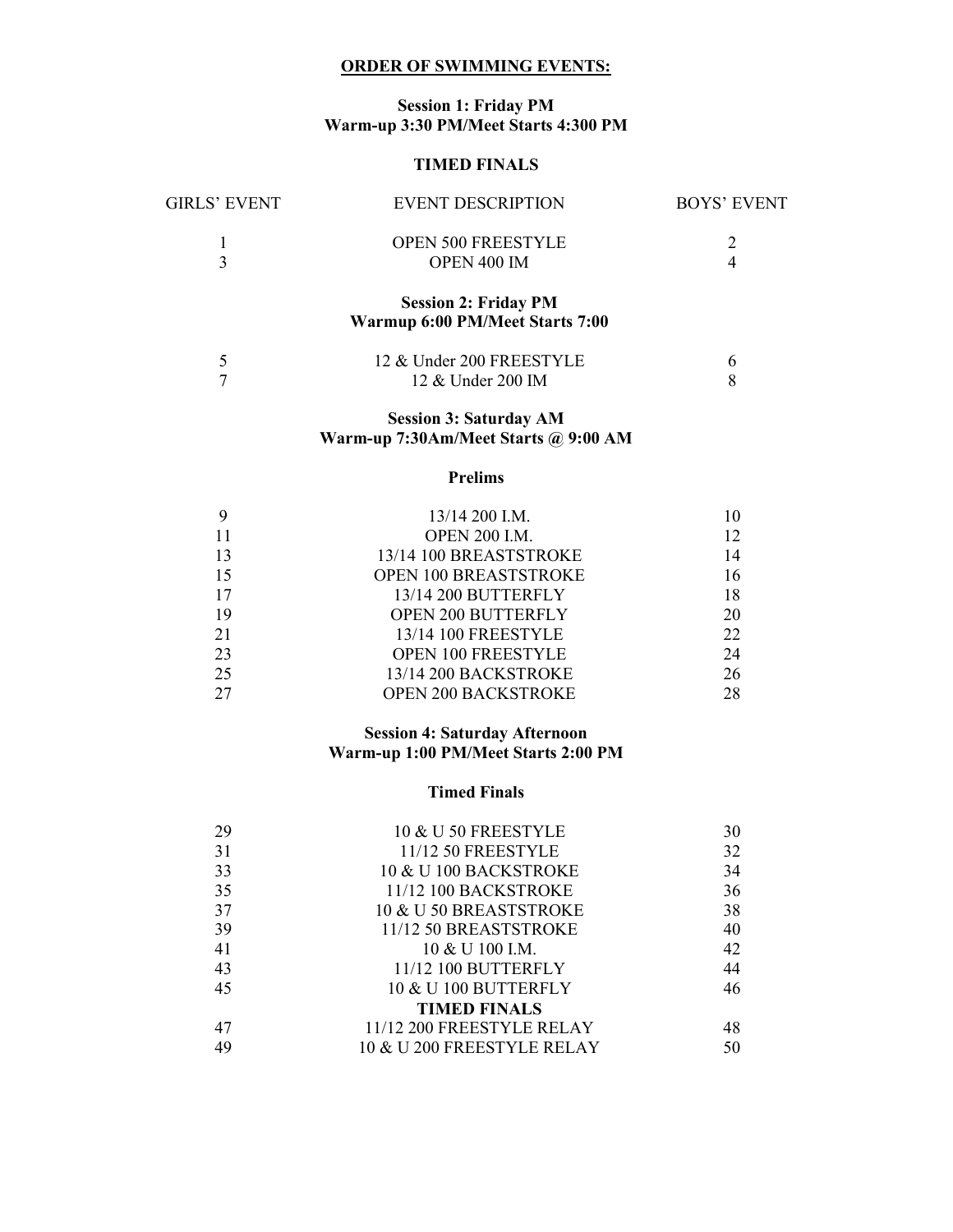#### Session 6: Sunday AM Warm-up 7:30 AM/Meet Starts 9:00 AM

### Prelims

| 51 | 13/14 200 BREASTSTROKE       | 52 |
|----|------------------------------|----|
| 53 | <b>OPEN 200 BREASTSTROKE</b> | 54 |
| 55 | 13/14 50 FREESTYLE           | 56 |
| 57 | OPEN 50 FREESTYLE            | 58 |
| 59 | 13/14 100 BUTTERFLY          | 60 |
| 61 | OPEN 100 BUTTERFLY           | 62 |
| 63 | 13/14 200 FREESTYLE          | 64 |
| 65 | OPEN 200 FREESTYLE           | 66 |
| 67 | 13/14 100 BACKSTROKE         | 68 |
| 69 | <b>OPEN 100 BACKSTROKE</b>   | 70 |

#### Session 7: Sunday Afternoon Warm-up 1:00 PM/Meet Starts 2:00 PM

# Timed Finals

| 71 | 11/12 100 FREESTYLE     | 72 |
|----|-------------------------|----|
| 73 | 10 & U 100 FREESTYLE    | 74 |
| 75 | 11/12 50 BACKSTROKE     | 76 |
| 77 | 10 & U 50 BACKSTROKE    | 78 |
| 79 | 11/12 100 BREASTSTROKE  | 80 |
| 81 | 10 & U 100 BREASTSTROKE | 82 |
| 83 | 11/12 50 BUTTERFLY      | 84 |
| 85 | 10 & U 50 BUTTERFLY     | 86 |
| 87 | $11/12$ 100 I.M.        | 88 |
|    | <b>TIMED FINALS</b>     |    |
| 89 | 10 & U 200 MEDLEY RELAY | 90 |
|    | 11/12 200 MEDLEY RELAY  | 92 |